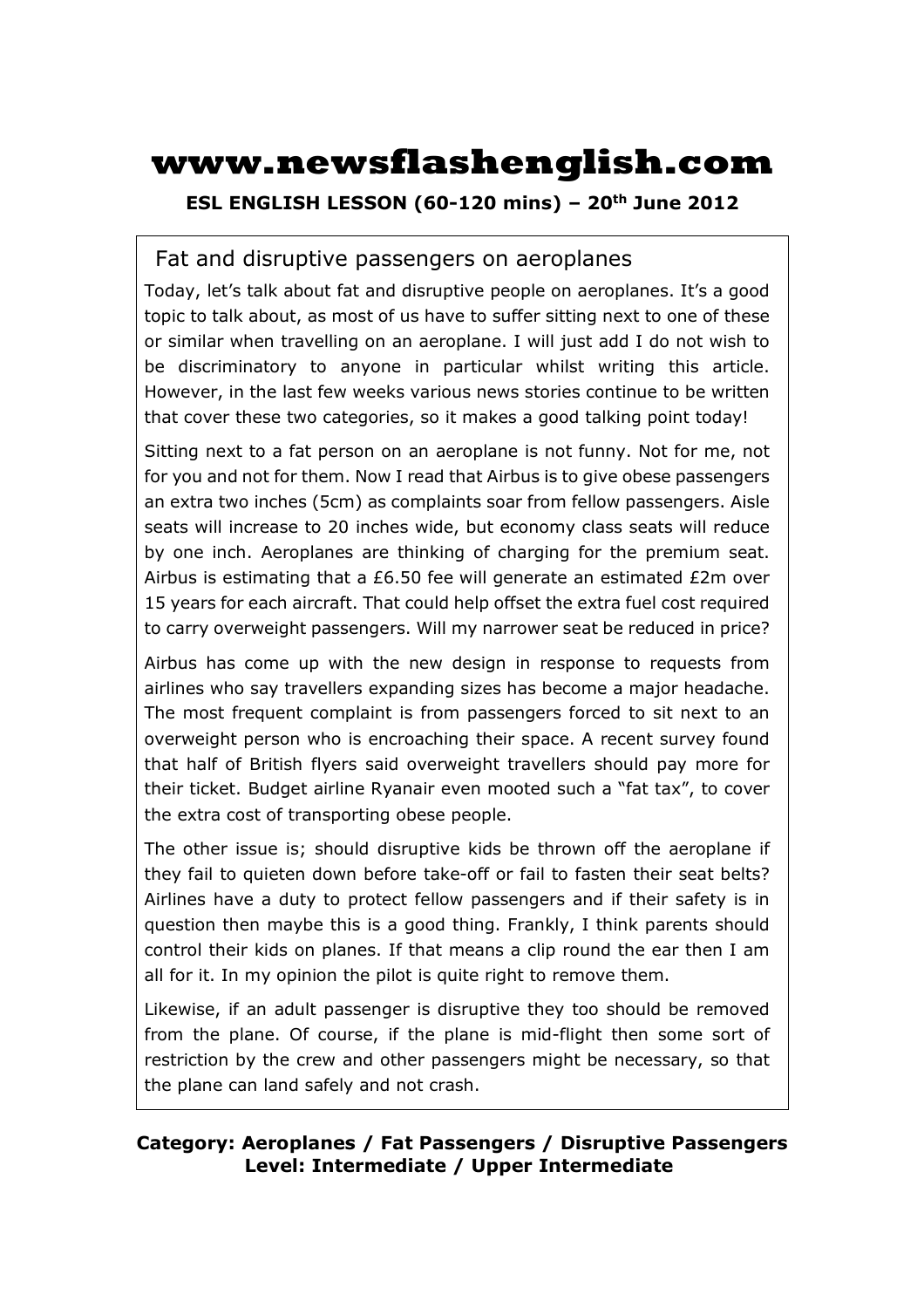# **EXERCISES**

1. Fat and disruptive passengers on aeroplanes: Have you ever sat next to a fat or disruptive passenger on an aeroplane. Go round the room swapping details with others.

2. Dictation: The teacher will read four to six lines of the article slowly and clearly. Students will write down what they hear. The teacher will repeat the passage slowly again. Self-correct your work from page one - filling in spaces and correcting mistakes. Be honest with yourself on the number of errors. Advise the teacher of your total number of errors. Less than five is very good. Ten is acceptable. Any more is room for improvement! More than twenty - you need to do some work!

3. Reading: The students should now read the article aloud, swapping readers every paragraph.

4. Vocabulary: Students should now look through the article and underline any vocabulary they do not know. Look in dictionaries. Discuss and help each other out. The teacher will go through and explain any unknown words or phrases.

5. The article: Students should look through the article with the teacher.

- a) What is the article about?
- b) What do you think about the article?

6. Fat and disruptive passengers on aeroplanes: In pairs think of five solutions for fat passengers on aeroplanes. Then add five solutions to combating disruptive passengers on aeroplanes. Write them below. Discuss together.

| Fat passengers - solutions | Disruptive passengers - solutions |
|----------------------------|-----------------------------------|
|                            |                                   |
|                            |                                   |
|                            |                                   |
|                            |                                   |
|                            |                                   |

**The teacher** will choose some pairs to discuss their findings in front of the class.

7. Let's roleplay 1: In pairs/groups. One of you is the interviewer. The others are one of the following people. You are in the *Debate FM* radio studio. Today's interview is about: *Fat and disruptive passengers on aeroplanes.* 

|   | A fat person who has had challenges on an aeroplane              |
|---|------------------------------------------------------------------|
|   | A parent of a disruptive child who was removed from an aeroplane |
|   | Someone who has seen air rage by a disruptive person             |
| 4 | An airline pilot                                                 |
|   |                                                                  |

**The teacher** will choose some pairs to roleplay their interview in front of the class.

8. Let's draw an aeroplane: On the board as a class draw a picture of the outside of an aeroplane. Next to it draw another of the inside of it. Label them!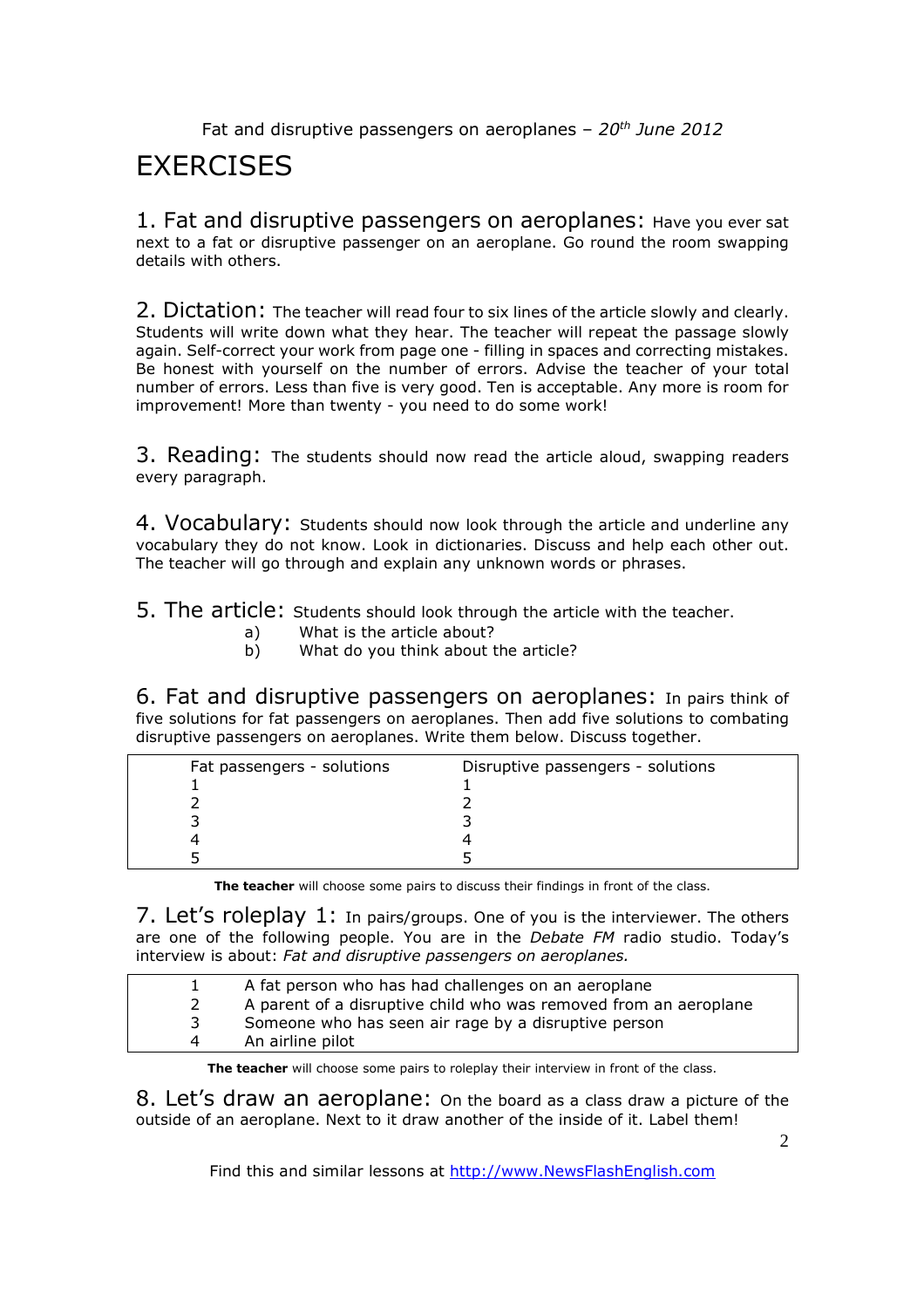9. Let's roleplay 2: You are on a plane that is about to take off. One of you is with a disruptive child. The other is an airline hostess/steward who asks the parent of the child to get it to settle down otherwise they will be removed. *5-minutes.* 

10. Let's do 'The Article Quiz': Have the students quiz each other in pairs. They score a point for each correct answer and half a point each time they have to look at the article for help. See who can get the highest score!

#### **Student A**

- 1) Name the airline
- 2) Name the aircraft builder.
- 3) What is an obese passenger?
- 4) What is a fat passenger?<br>5) Who mooted a "Fat tax"?
- Who mooted a "Fat tax"?

#### **Student B**

- 1) What does the author think about disruptive kids on planes?
- 2) How much will a premium seat be?
- 3) Aisle seats will increase by how many inches?
- 4) Inside seats will reduce by how many inches?
- 5) If a person is disruptive in flight what might happen?

11. Airlines: In pairs think of three things you like about aeroplanes then add three things you don't like about them. Write them below. Discuss together.

| What you like | What you dislike |
|---------------|------------------|
|               |                  |
|               |                  |
|               |                  |

**The teacher** will choose some pairs to discuss their findings in front of the class.

12. Favourite and non-favourite airlines: In pairs think of three airlines you like then add three you don't. Write them below. Discuss together.

| Airlines you like | Airlines you dislike |
|-------------------|----------------------|
|                   |                      |
|                   |                      |
|                   |                      |

**The teacher** will choose some pairs to discuss their findings in front of the class.

13. Presentation: Prepare in class or at home a two minute presentation on: *Fat and disruptive passengers on aeroplanes*. Present it to the class.

14. Let's write an e-mail: Write and send a 200 word e-mail to your teacher about*: Fat and disruptive passengers on aeroplanes.* 

15. Sentence starters: Finish these sentence starters. Correct your mistakes. Compare what other people have written.

- a) Fat passengers **and the set of the set of the set of the set of the set of the set of the set of the set of the set of the set of the set of the set of the set of the set of the set of the set of the set of the set of t**
- b) Disruptive air passengers
- c) Pilots should **c**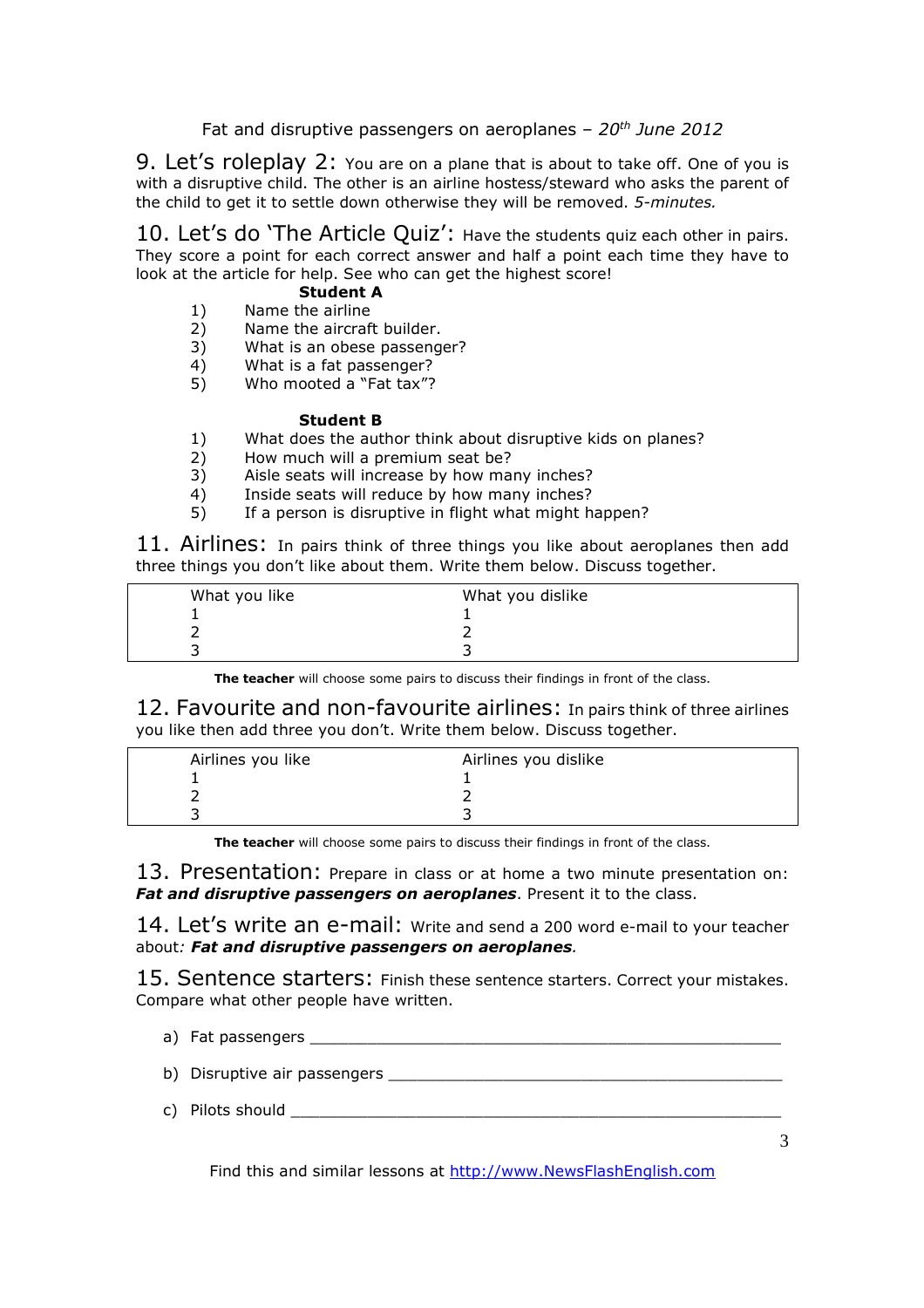## DISCUSSION

#### **Student A questions**

- 1) Did the headline make you want to read the article?<br>2) Surely fat passengers should be treated the sa
- Surely fat passengers should be treated the same as any other air passenger when on board a flight?
- 3) Will my seat on a plane be cheaper if it is one inch narrower?
- 4) Is the extra width on the aisle seat justified? Explain.
- 5) Should really fat air passengers pay for two seats?
- 6) If a "fat tax" was introduced would it encourage passengers to go on a diet?
- 7) Should a "fat tax" be introduced in other areas?
- 8) Will Ryanair introduce a "fat tax"?
- 9) What advice would you offer the airlines over fat passengers?
- 10) Should a child be given 'a clip round the ear' to get the child to shut up if they are being disruptive before a plane takes off?

#### **Student B questions**

- 1) What do you think about what you've read?
- 2) Have you learnt anything in today's English lesson?
- 3) Have you ever encountered any disruptive children on an aeroplane? Explain.
- 4) What is the worst aeroplane journey you've undertaken? Why?
- 5) Have you ever encountered air rage where someone got mad and bad?
- 6) Have you ever seen a passenger removed from a plane? Explain.
- 7) Should fat people pay a "fat tax"? Explain!
- 8) Why should ordinary passengers "suffer" when a really fat person sits next to them?
- 9) Should fat passengers pay extra as it costs more in fuel to transport them?<br>10) Did vou like this discussion?
- Did you like this discussion?

## SPEAKING

### Let's discuss! Fat and disruptive passengers on aeroplanes

*Allow 10 minutes – As a class / small groups / pairs / 1 to 1* 

10 things about fat passengers on aeroplanes

and

10 things about disruptive passengers on aeroplanes

The teacher can moderate the session.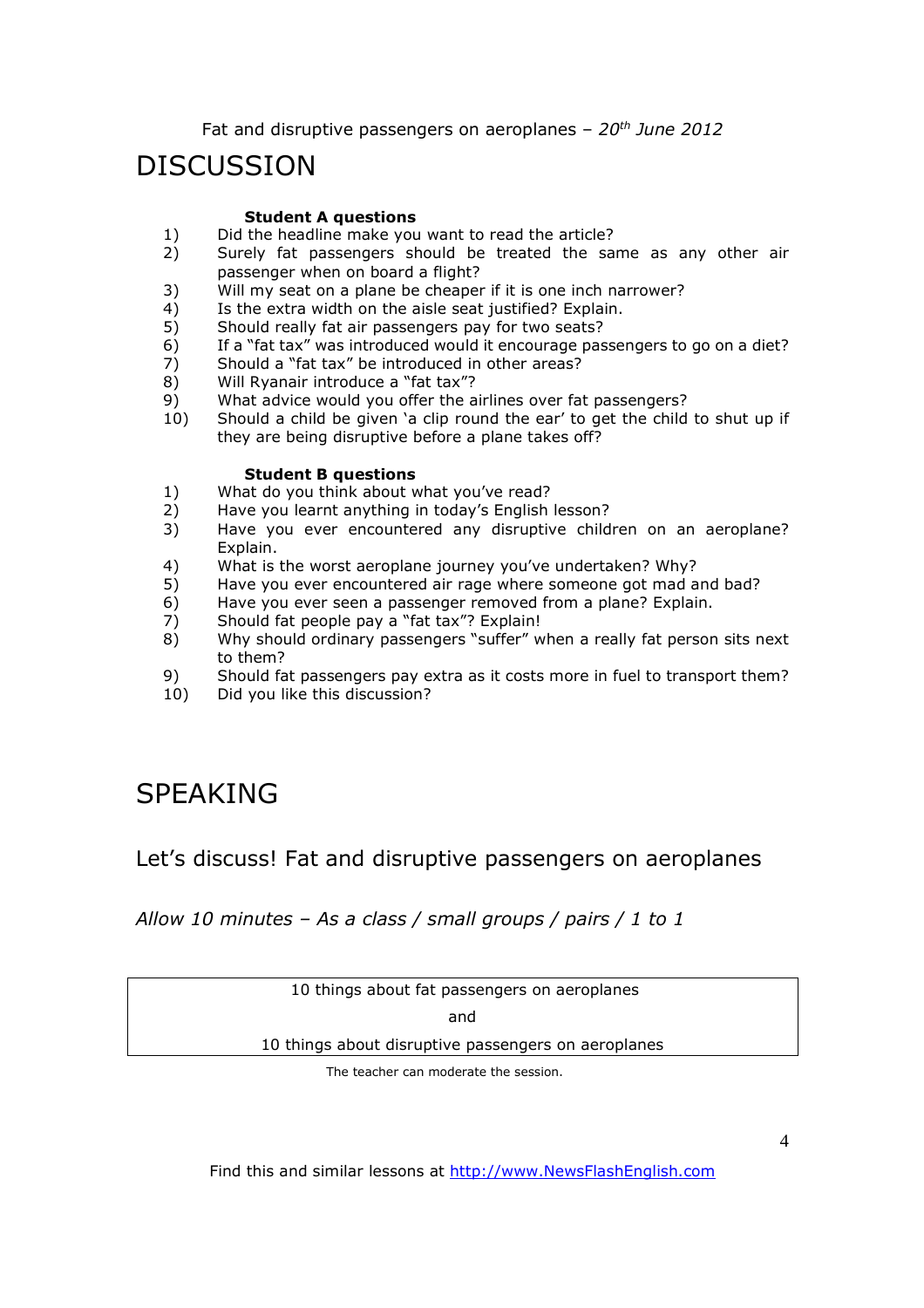### GAP FILL: READING:

*Put the words into the gaps in the text.* 

| Fat and disruptive passengers on aeroplanes                                                                                                                                                          | aeroplane  |
|------------------------------------------------------------------------------------------------------------------------------------------------------------------------------------------------------|------------|
| Today, let's talk about (1)_____ and (2)_____ people on<br>aeroplanes. It's a good topic to talk about, as most of us have to                                                                        | aisle      |
| suffer sitting next to one of these or similar when travelling on<br>an (3)_______. I will just add I do not wish to be discriminatory to                                                            | aircraft   |
| anyone in particular whilst writing this article. However, in the<br>last few weeks various news stories continue to be written that<br>cover these two categories, so it makes a good talking point | soar       |
| today!                                                                                                                                                                                               | disruptive |
| Sitting next to a fat person on an aeroplane is not funny. Not for<br>me, not for you and not for them. Now I read that Airbus is to                                                                 | narrower   |
| give obese passengers an extra two inches (5cm) as complaints                                                                                                                                        |            |
| (4) ______ from fellow passengers. (5) ______ seats will increase<br>to 20 inches wide, but economy class seats will reduce by one                                                                   | overweight |
| inch. Aeroplanes are thinking of charging for the premium seat.                                                                                                                                      | fat        |
| Airbus is estimating that a $£6.50$ fee will generate an estimated                                                                                                                                   |            |
| £2m over 15 years for each (6)______. That could help offset the<br>extra fuel cost required to carry (8) _____ passengers. Will my                                                                  |            |
| (7) ______ seat be reduced in price?                                                                                                                                                                 |            |
| Airbus has come up with the new design in response to requests                                                                                                                                       |            |
| from airlines who say travellers expanding sizes has become a<br>$(1)$ headache. The most $(2)$ complaint is from                                                                                    | frequent   |
| (3) ______ forced to sit next to an overweight person who is<br>encroaching their (4)______. A recent survey found that half of                                                                      | passengers |
| British flyers said overweight travellers should pay more for their                                                                                                                                  | space      |
| ticket. Budget airline Ryanair even mooted such a "fat tax", to<br>cover the extra cost of transporting (5) ____ people.                                                                             | obese      |
|                                                                                                                                                                                                      |            |
| The other issue is; should disruptive kids be thrown off the<br>aeroplane if they fail to quieten down before take-off or fail to                                                                    | major      |
| fasten their seat belts? Airlines have a (6) _____ to protect fellow                                                                                                                                 | pilot      |

passengers and if their safety is in question then maybe this is a good thing. Frankly, I think parents should control their (7)\_\_\_\_\_ on planes. If that means a clip round the ear then I am all for it. In my opinion the  $(8)$  is quite right to remove them. *kids duty*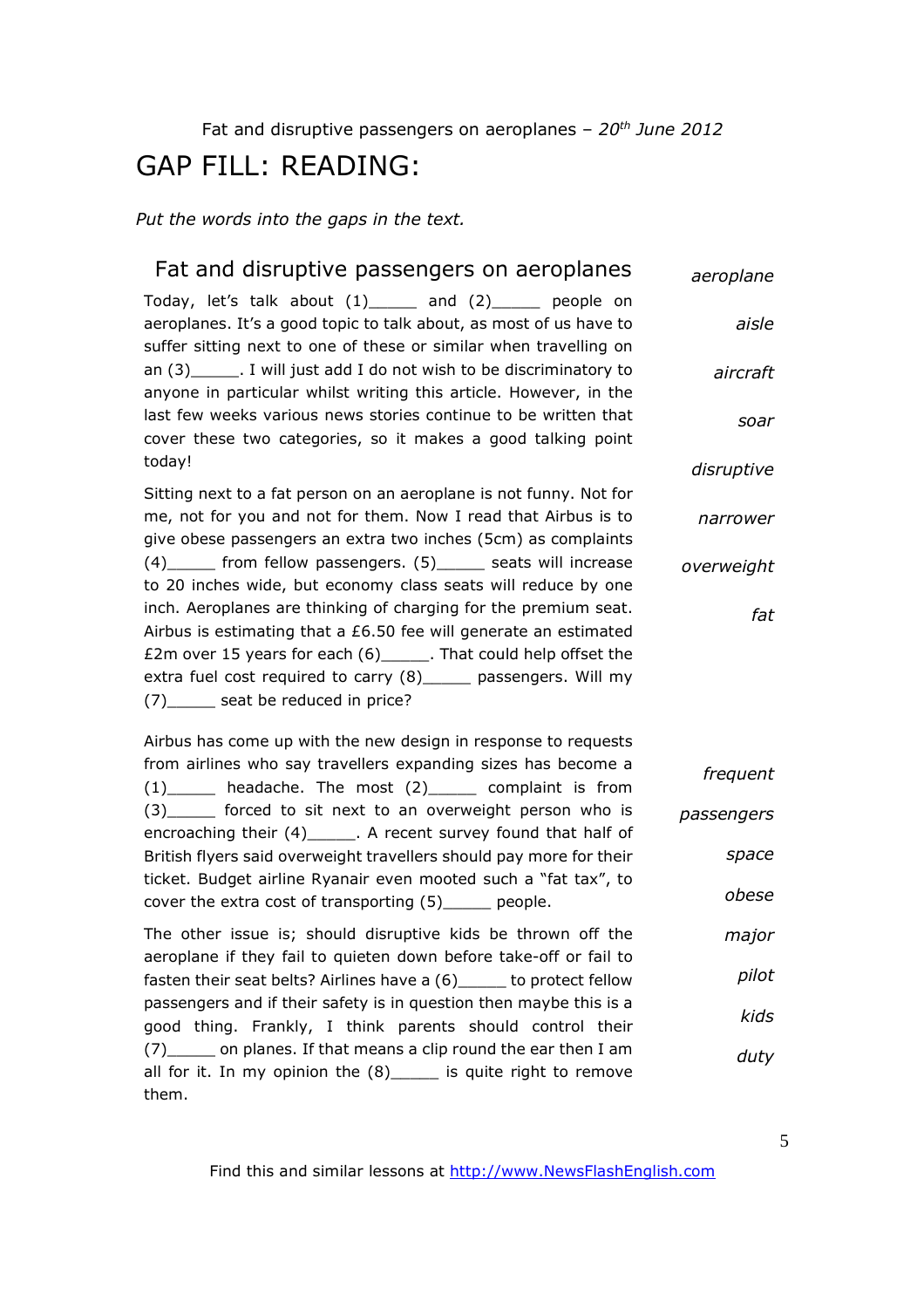## GAP FILL: LISTENING: edited

*Listen and fill in the spaces.* 

### Fat and disruptive passengers on aeroplanes

Today, let's talk about entity and the people on aeroplanes. It's a good topic to talk about, as most of us have to suffer sitting next to one of these or similar when travelling on an aeroplane. I will just add I do not wish to be discriminatory to **the unitary to the set of the victor** whilst writing this article. However, in the last few weeks various news stories continue to be written that cover these two categories, so it makes a \_\_\_\_\_\_\_\_\_\_\_\_\_\_\_\_\_\_\_\_\_ today! Sitting next to a fat person on an aeroplane is not funny. Not for me, **EXECUTE:** For them. Now I read that Airbus is to give obese passengers an extra two inches (5cm) as complaints soar from fellow passengers. Aisle seats will increase to 20 inches wide, but economy class seats will seats will seats will seats will be a second and controller are thinking of charging for the premium seat. Airbus is estimating that a £6.50 fee will generate an estimated £2m over 15 years for each aircraft. That could help offset the extra fuel cost required to carry overweight passengers. Will my narrower seat 2 Airbus has come up with the new design in response to requests from airlines who say travellers expanding sizes has become a major headache. The most frequent complaint is from passengers **EXECUTE:** to an overweight person who is encroaching their space. A recent survey found that half of British flyers said overweight travellers should pay more for their ticket. Budget airline Ryanair even mooted such a "fat tax", to cover the extra cost of \_\_\_\_\_\_\_\_\_\_\_\_\_\_\_\_\_\_\_\_\_\_\_\_. The other issue is; should disruptive kids be thrown off the aeroplane if they

fail to quieten down before take-off or fail to fasten **Fig. 10** 2 Airlines have a duty to protect fellow passengers and if their safety is in question then maybe this is a good thing. Frankly, I think parents \_\_\_\_\_\_\_\_\_\_\_\_\_\_\_\_\_\_\_\_\_ kids on planes. If that means a clip round the ear then I am all for it. In my opinion the pilot is quite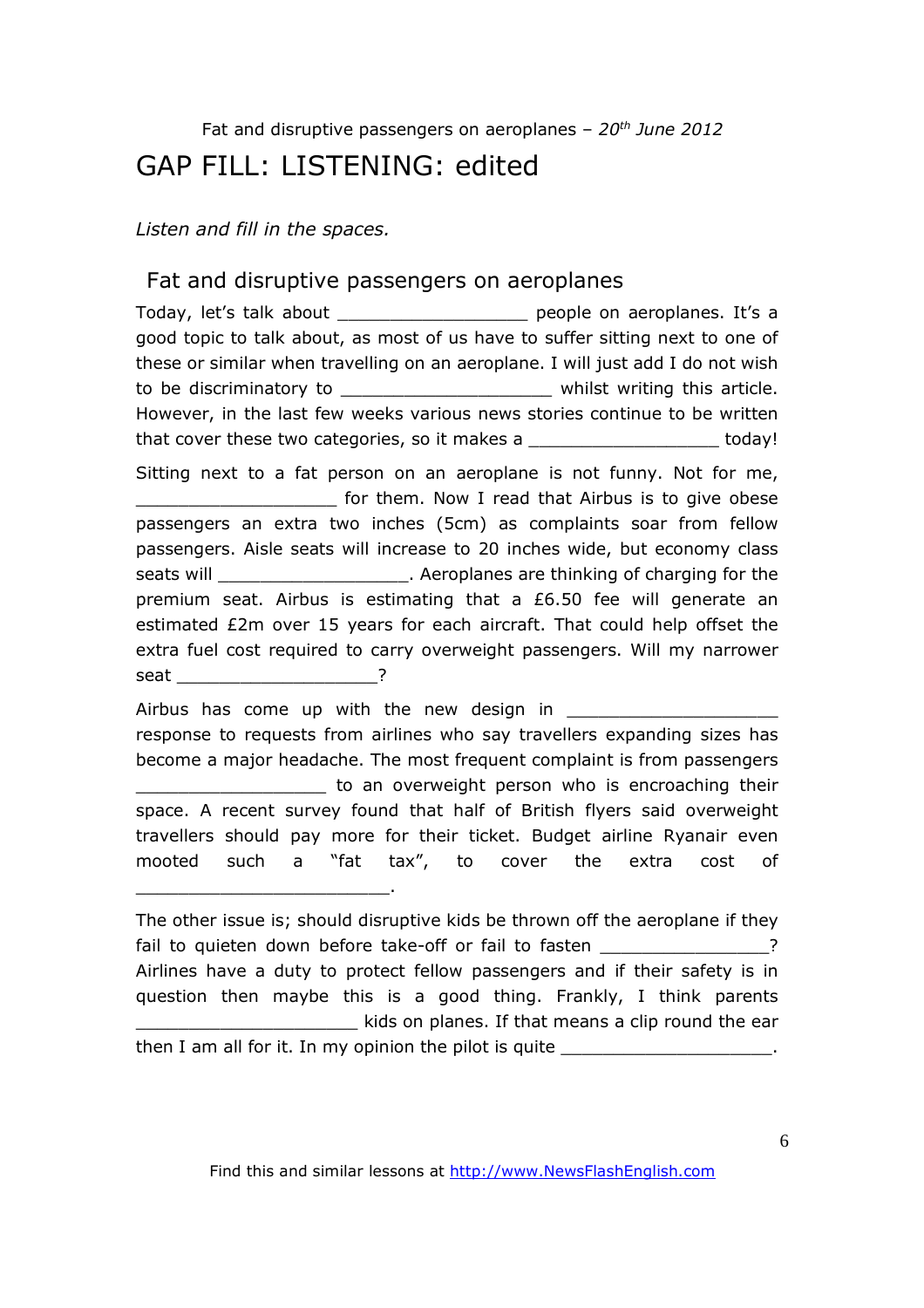### GRAMMAR

Put the words into the gaps in the text.

#### Fat and disruptive passengers on aeroplanes Today, let's talk about fat and disruptive people on aeroplanes. It's a good topic to talk about, as  $(1)$  of us have to suffer sitting next to one of these or similar (2) travelling on an aeroplane. I will (3)\_\_ add I do not wish to be discriminatory to anyone in particular whilst writing  $(4)$  article.  $(5)$ , in the last few weeks various news stories continue to be written that cover (6)\_\_e two categories, so it makes a good talking point today! *could just when this*

Sitting next to a fat person on an aeroplane is not funny. Not for me, not for you and not for them. Now I read (7) Airbus is to give obese passengers an extra two inches (5cm) as complaints soar from fellow passengers. Aisle seats will increase to 20 inches wide, but economy class seats will reduce by one inch. Aeroplanes are thinking of charging for the premium seat. Airbus is estimating that a £6.50 fee will generate an estimated £2m over 15 years for each aircraft. That (8) help offset the extra fuel cost required to carry overweight passengers. Will my narrower seat be reduced in price? *most these however that*

Airbus has come up with the new design  $(1)$  response to requests from airlines who say travellers expanding sizes has become a major headache. The most frequent complaint is from passengers forced to sit next to (2) overweight person who is encroaching their space. A recent survey found that half of British flyers said overweight travellers should pay more for their ticket. Budget airline Ryanair even mooted such a "fat tax", (3) cover the extra cost of transporting obese people. *I my or to*

The other issue is; should disruptive kids be thrown off the aeroplane if they fail to quieten down before take-off (4) fail to fasten their seat belts? Airlines have a duty to protect fellow passengers and if their safety is in question then maybe this is a good thing. Frankly, (5)\_\_ think parents should control their kids  $(6)$  planes. (7) that means a clip round the ear then I am all for it. In (8) opinion the pilot is quite right to remove them.

*an*

*in*

*on*

*if*